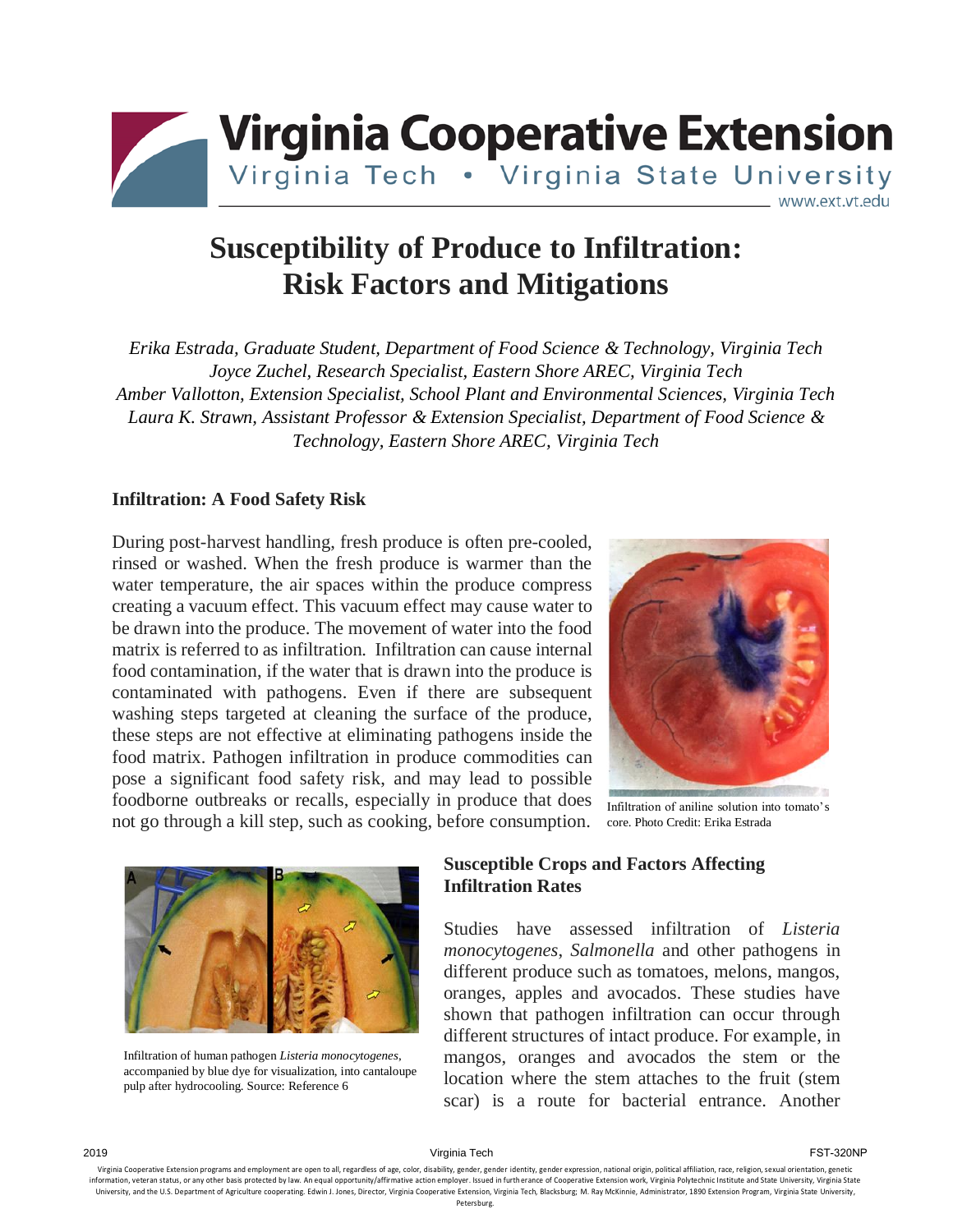example, in apples, the blossom end is the physical structure that allows infiltration. Wounds and damaged surfaces also can contribute to a higher rate of infiltration in produce. Further, research studies suggest that the combination of environmental and physical factors influence infiltration rates. A recent study (5) investigating tomato infiltration indicated that both temperature differential between water and produce, and the time that the tomato spent in the water played an important role in infiltration rates. Other studies suggest that depth of water and produce maturity may also affect infiltration rates.

Mangoes after hydrothermal treatment with water and dye. Source: Reference 8

#### **Strategies to Mitigate Infiltration**

To decrease the risk of pathogen infiltration, post-harvest water, (water used during and after harvest) must "be safe and of adequate sanitary quality" (8). For regulatory or third-party audits this means post-tharvest water has zero detectable generic *E. coli* (organism used as an indicator of potential fecal contamination). Post-harvest water sources include public/municipal water and groundwater, for example well water. Open water sources, such as rivers, streams, and lakes, should not be used for post-harvest activities, unless water is treated, since the risk of contamination is higher.

Whenever possible, producers/packers/processors should implement practices that reduce produce from being submerged in water (where risk of infiltration is highest). For example, using single pass spray bars or forced-air cooling methods. If produce must be submerged in water, it is

important to consider 1) quality of produce, 2) use of a sanitizer, 3) temperature of the water and produce, 4) contact time between produce and water.

- 1. *Quality/condition of produce*: Poor quality produce may increase the risk of infiltration. If produce surfaces are bruised, damaged, or punctured, it may provide an entryway for microorganisms like pathogens to internalize inside produce. Sorting or culling produce before submerging in water can reduce risk of infiltration by removing suspectible produce.
- Grading and separating apples. Source:

TICO.\_http://www.juicemakingmachine. com/complete-line/apple-juice.html

2. *Use of a sanitizer*: Recirculated/reused water, for example water in dump tanks, flumes, and triple sinks, should use a sanitizer. The use of sanitizers in water will reduce and/or eliminate the presence, and survival of pathogens in the water. Sanitizer concentration should be monitored and maintained as stated on the sanitizer label. Sanitizers are regulated by the the Environmental Protection Agency and only some are approved for use on produce (see the Produce Safety Alliance link for approved sanitizers for produce safety: [https://producesafetyalliance.cornell.edu/sites/producesafetyalliance.cornell.edu/files/shar](https://producesafetyalliance.cornell.edu/sites/producesafetyalliance.cornell.edu/files/shared/documents/PSA-Labeled-Sanitizers-for-Produce.xlsx) [ed/documents/PSA-Labeled-Sanitizers-for-Produce.xlsx.](https://producesafetyalliance.cornell.edu/sites/producesafetyalliance.cornell.edu/files/shared/documents/PSA-Labeled-Sanitizers-for-Produce.xlsx))





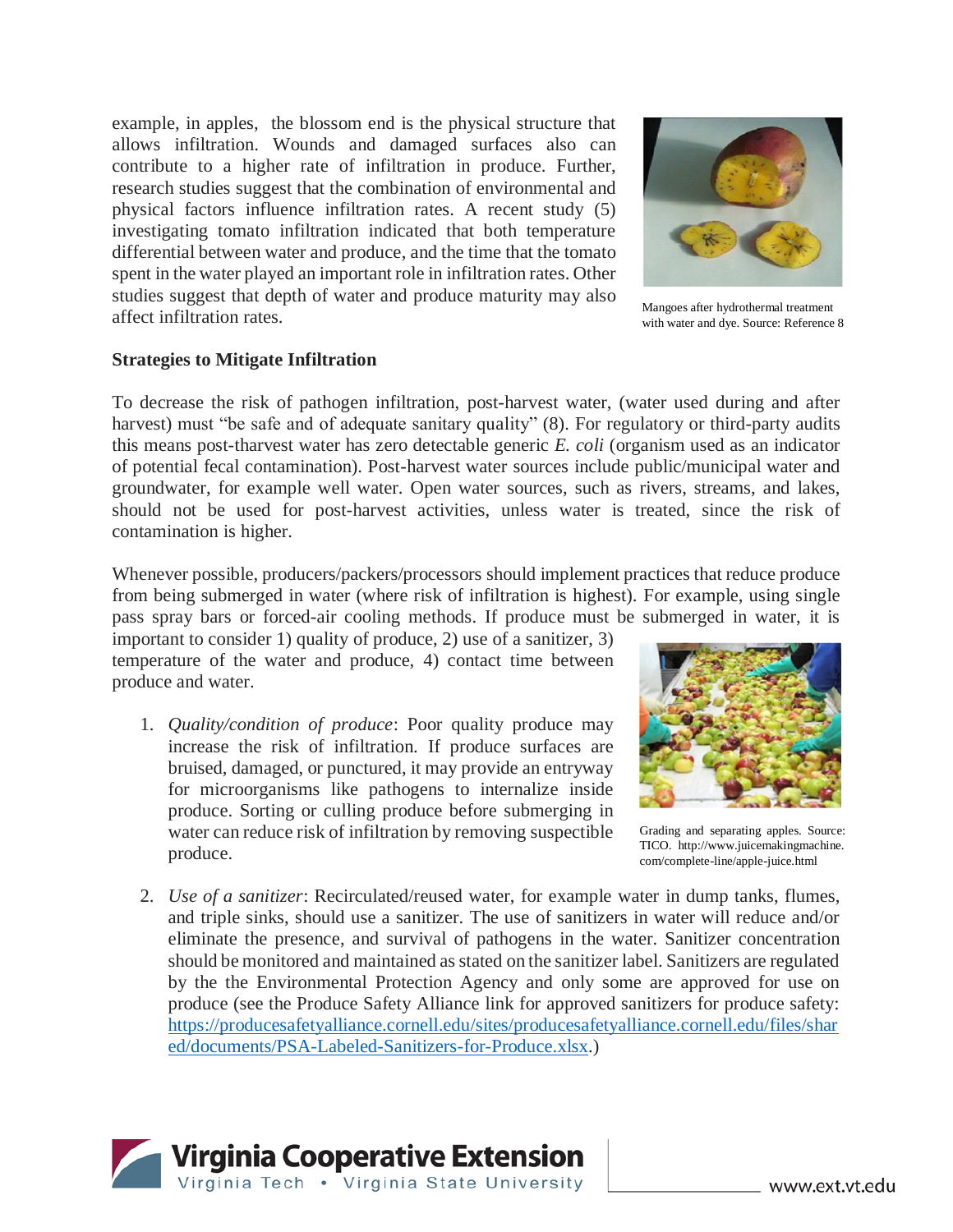- 3. *Temperature of the water and produce*: Monitoring and maintaining of appropriate water temperature during post-harvest practices (especially washing) are key practices to reduce infiltration risk. When the warm produce is cooled down using colder post-harvest water a vacuum effect is created. The water surrounding the produce may be drawn into the pulp of the produce increasing the risk of pathogen infiltration. Small temperature differentials (less than 5°C/10°F) between water and produce are not a significant factor contributing to pathogen infiltration. The Florida Department of Agriculture and Consumer Services suggest post-harvest water to be warmer  $(5^{\circ}C/10^{\circ}F)$  than the produce internal tempeture (6).
- 4. *Contact time between produce and water*: A longer contact time with contaminated water will increase the risk of pathogen infiltration. Infiltration due to temperature differential requires the produce to be in contact with the water for a period of time. Submersion times longer than 5 minutes may increase water and pathogen infiltration (6).

### **In summary:**

- Larger temperature differentials between water and produce core or pulp temperatures can lead to higher infiltration rates
- Produce submerged in deeper water can be subjected to more water pressure which can cause higher infiltration rates
- Longer contact times between water and submerged produce can lead to higher infiltration rates
- Produce that is wounded, bruised, punctured or has a stem scar can be more suspectible to infiltration
- Post-harvest water should be of good microbial quality, and that quality maintained throughout use



Infiltration of aniline solution into apples through the blossom scar. Photo Credit: Erika Estrada

- o Water should have zero detectable generic *E. coli* (confirm by testing the water source, for example well)
- o Water quality can be maintained by monitoring turbidity, sanitizer concentration, temperature and or pH (specifics are based on system; contact extension for more information)
- Untreated surface water should not be used for post-harvest activities like submerging produce, unless that water has been properly treated (proper treatment includes set criteria; as well as monitoring, verification, and validation activities).
- Addition of a sanitzer can assist in preventing cross-contamination events between water and produce

## **References**

1. Contamination of Intact Apples after Immersion in an Aqueous Environment Containing *Escherichia coli* O157:H7. [http://jfoodprotection.org/doi/pdf/10.4315/0362-028X-62.5.444.](http://jfoodprotection.org/doi/pdf/10.4315/0362-028X-62.5.444) Accessed February 4, 2019.